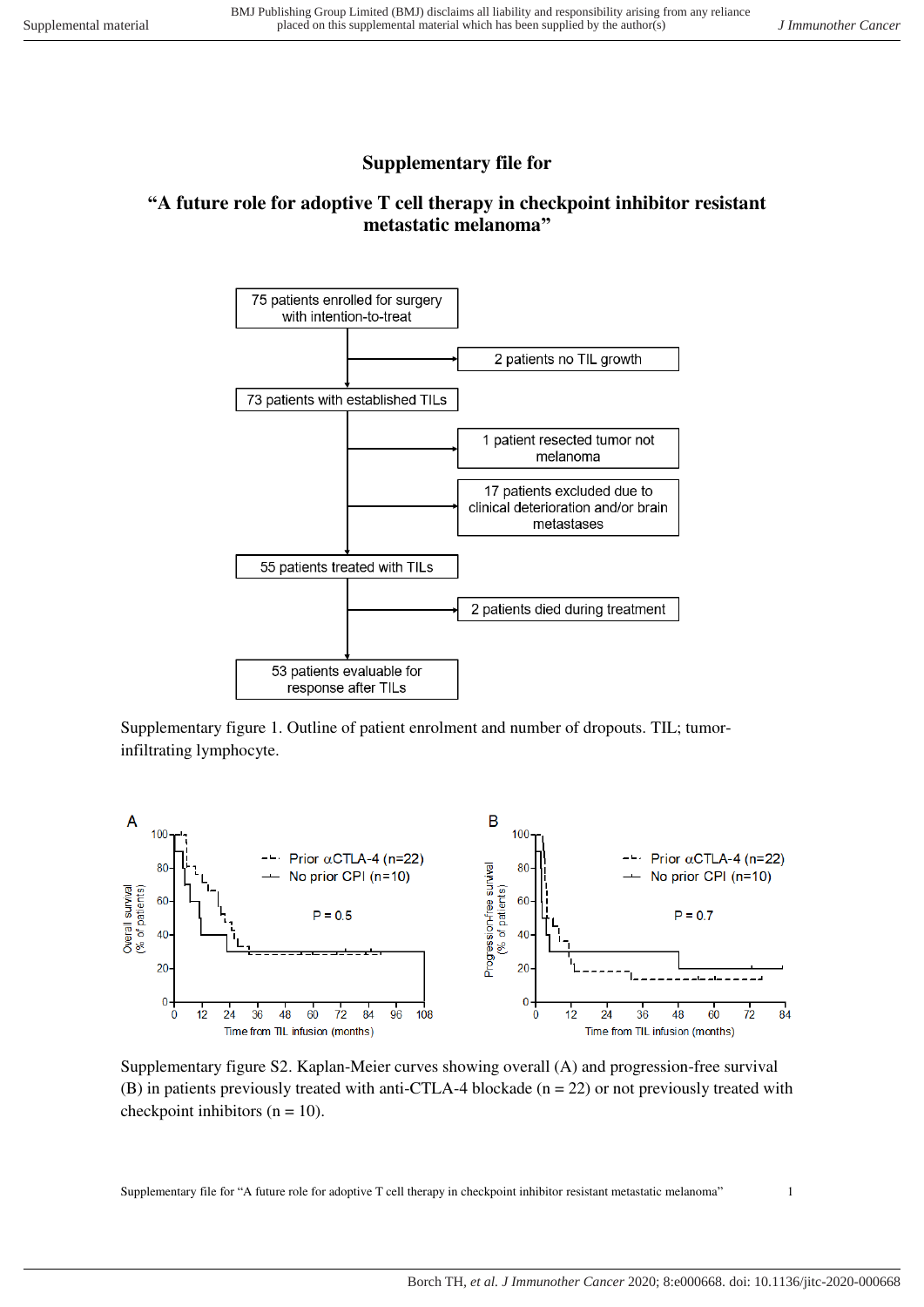

Supplementary figure S3. Kaplan-Meier curves showing overall (A) and progression-free survival (B) in patients previously treated with anti-CTLA-4 blockade ( $n = 22$ ) or previously treated with both anti-PD-1 and anti-CTLA-4 ( $n = 19$ ).



Supplementary figure S4. Kaplan-Meier curves showing overall (A) and progression-free survival (B) in patients previously treated with one line of systemic therapy  $(n = 9)$ , two lines  $(n = 28)$  or three or more lines  $(n = 18)$ .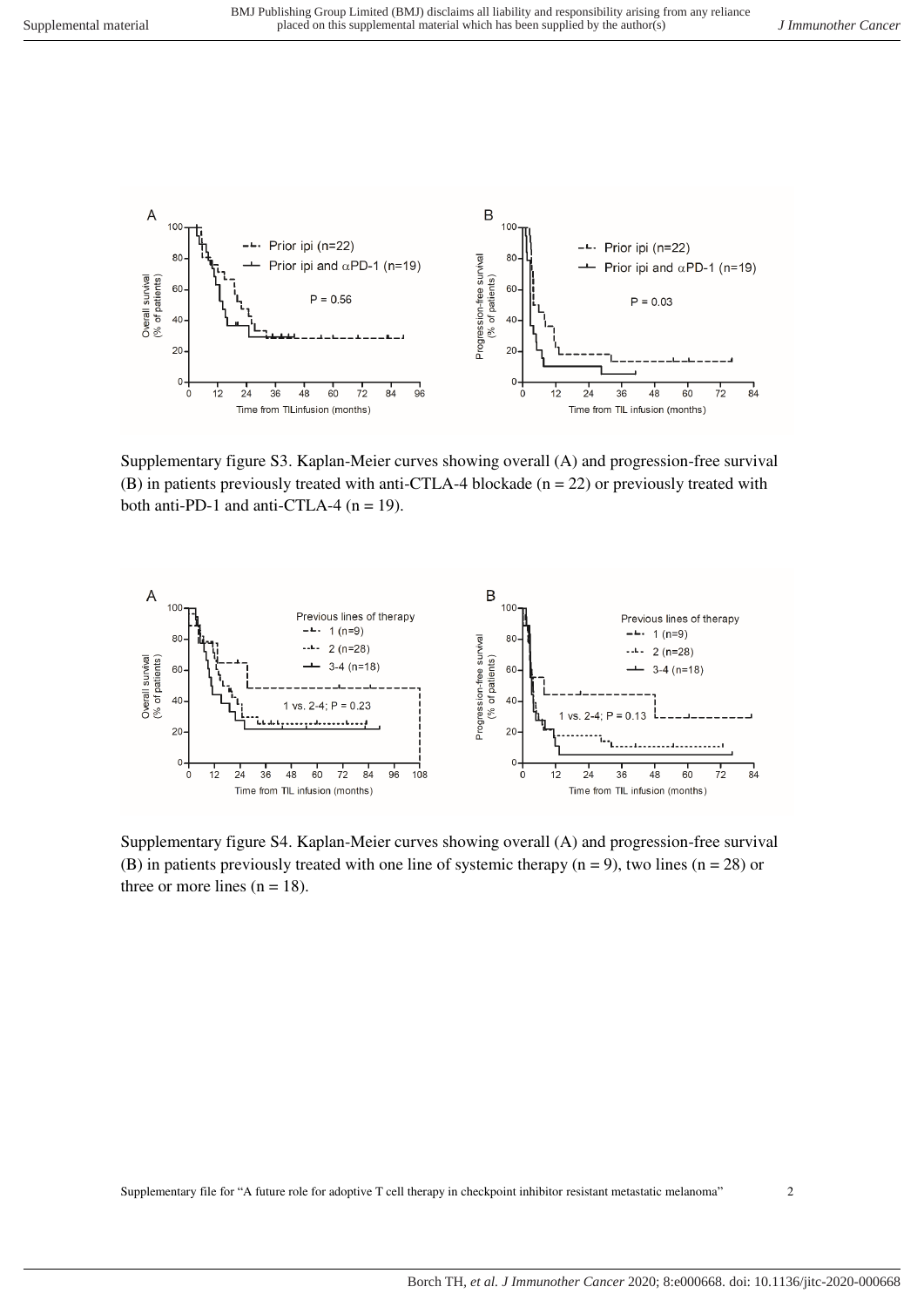| Treatment characteristics, median (range)       |                |                |                |  |  |
|-------------------------------------------------|----------------|----------------|----------------|--|--|
| Days in hospital <sup>a</sup>                   |                |                | 19(15; 37)     |  |  |
| Units RBC transfusion                           |                |                | 4(0; 25)       |  |  |
| Units PLT transfusion                           |                |                | 6(0; 17)       |  |  |
| Days with neutrophils $\leq 0.5 \times 10^9$ /L |                |                | 8(4; 14)       |  |  |
|                                                 |                |                |                |  |  |
| <b>Treatment-emergent adverse events</b>        | Grade 1-2      | Grade 3-4      | Grade 5        |  |  |
| Neutrophil count decreased                      |                | 55             |                |  |  |
| Febrile neutropenia                             |                | 54             |                |  |  |
| Infections, verified <sup>b</sup>               |                | 18             |                |  |  |
| Fatigue                                         | 18             | 36             |                |  |  |
| Dyspnoea                                        | 31             | 16             |                |  |  |
| Nausea                                          | 33             | 6              |                |  |  |
| Vomiting                                        | 23             | $\overline{2}$ |                |  |  |
| Diarrhea                                        | 42             | 3              |                |  |  |
| Dermatitis <sup>c</sup>                         | 31             | 3              |                |  |  |
| Atrial fibrillation                             | $\overline{2}$ | 1              |                |  |  |
| Delirium                                        | 7              | 5              |                |  |  |
| Mortality <sup>d</sup>                          |                |                | $\overline{2}$ |  |  |
| Vitiligo                                        | 3              |                |                |  |  |
| Uveitis                                         | $\overline{2}$ |                |                |  |  |

Supplementary Table T1. Treatment characteristics and select treatment-emergent adverse events. In addition to listed adverse events, all patients experienced bone marrow suppression (i.e. anemia, low platelet count and temporary complete depletion of leukocytes in the blood) and electrolyte derangements (i.e. low sodium and potassium levels). <sup>a</sup> The two patients who died during admission are not included in the median of admission days. <sup>b</sup> Infections were managed according to local clinical practice and were treatable with antibiotics and/or supportive measures. <sup>c</sup> Dermatitis includes dry skin and/or maculopapular rash. <sup>d</sup> See main text for description. RBC, red blood cell. PLT, platelet.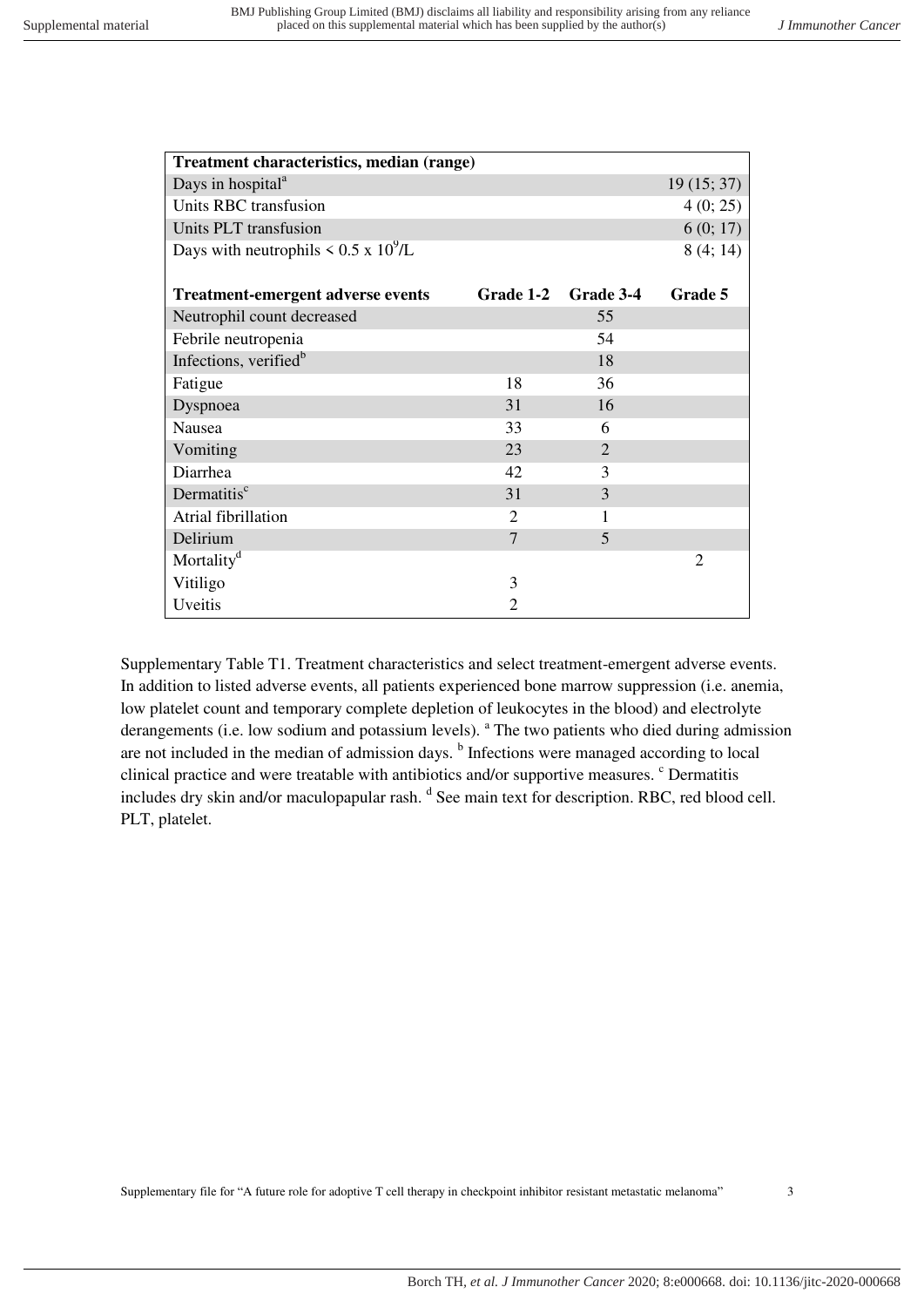| Response rate among evaluable patients |    |                |        |
|----------------------------------------|----|----------------|--------|
|                                        | N  | n              | RR (%) |
| All patients <sup>a</sup>              | 53 | 20             | 38     |
|                                        |    |                |        |
| Stage                                  |    |                |        |
| $\leq M1a$                             | 6  | 3              | 50     |
| M <sub>1</sub> b                       | 6  | 3              | 50     |
| M <sub>1</sub> c                       | 41 | 14             | 34     |
|                                        |    |                |        |
| $LDH > 2 \times ULN$                   | 6  | 1              | 17     |
|                                        |    |                |        |
| Disease sites                          |    |                |        |
| <b>CNS</b>                             | 10 | $\overline{c}$ | 20     |
| Liver                                  | 10 | 2              | 20     |
|                                        |    |                |        |
| Prior CPI                              |    |                |        |
| Anti-CTLA-4                            | 22 | 10             | 45     |
| Anti-PD-1                              | 3  | 1              | 33     |
| Both as monotherapy                    | 19 | 6              | 32     |
| No CPI                                 | 9  | 3              | 33     |
| No. previous lines of therapy          |    |                |        |
| 1                                      | 8  | 5              | 63     |
| $\overline{c}$                         | 27 | 9              | 33     |
| 3                                      | 14 | 5              | 36     |
| $\overline{4}$                         | 4  | 1              | 25     |
|                                        |    |                |        |
| IL-2 dose                              |    |                |        |
| Low-dose s.c.                          | 6  | $\overline{2}$ | 33     |
| Decrescendo                            | 47 | 18             | 38     |

Supplementary table T2. Response rate according to baseline or treatment characteristics in evaluable patients. <sup>a</sup>In total treated 55 patients; two were not evaluable. N; number of patients in the group. n; number of responding patients according to RECIST.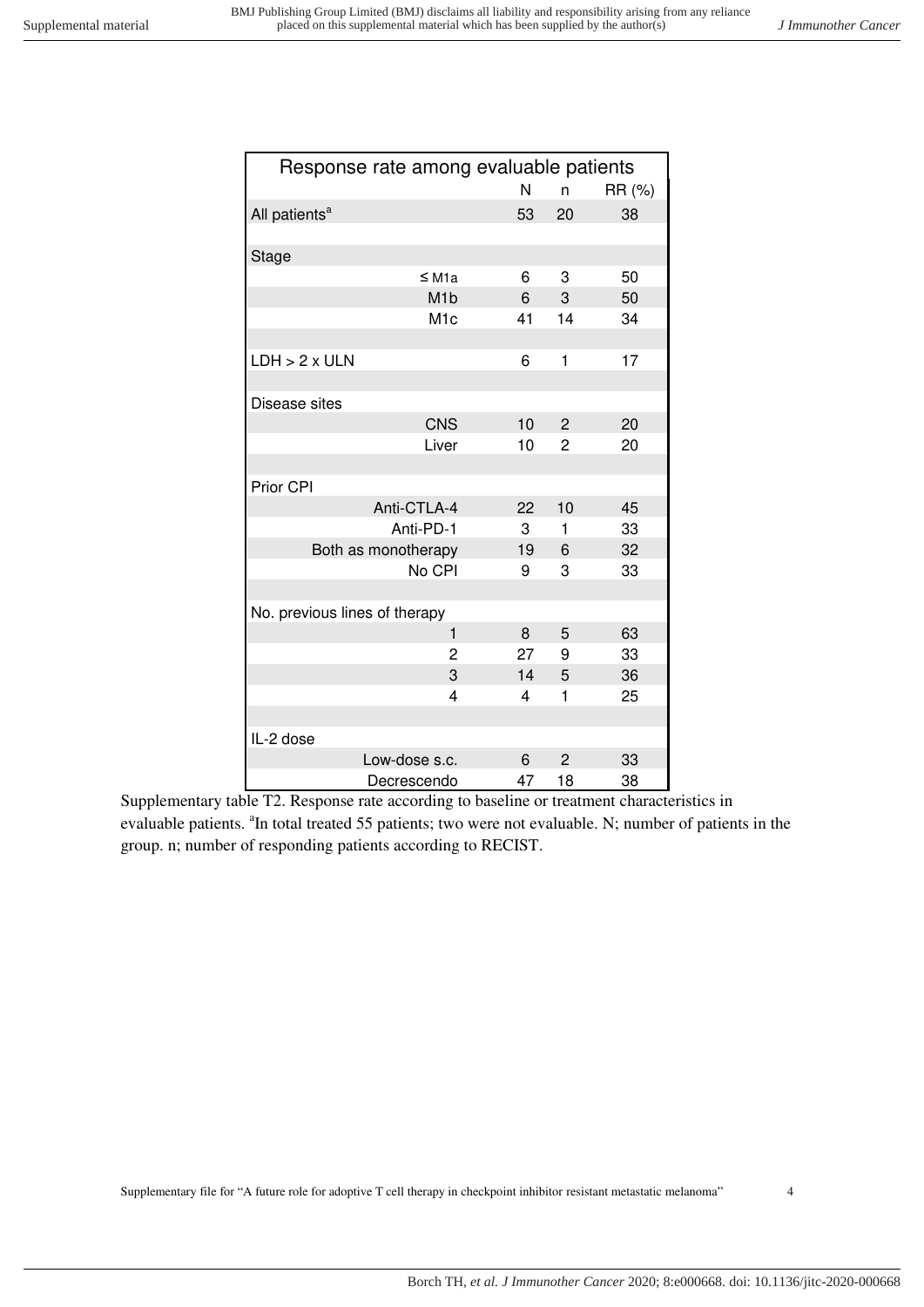Г

┓

| Baseline characteristics of PD-1 näive patients vs. PD-1 progressors |                         |                |                          |                                                                |         |
|----------------------------------------------------------------------|-------------------------|----------------|--------------------------|----------------------------------------------------------------|---------|
|                                                                      |                         |                |                          | No prior $\alpha$ PD-1 Prior $\alpha$ PD-1 +/- $\alpha$ CTLA-4 |         |
|                                                                      |                         | $n = 32$       | $\%$                     | $n = 23$                                                       | $\%$    |
|                                                                      |                         |                |                          |                                                                |         |
| <b>ECOG PS</b>                                                       | $\Omega$                | 21             | 66                       | 13                                                             | 57      |
|                                                                      | 1                       | 9              | 28                       | 9                                                              | 39      |
|                                                                      | $\geq 2$                | $\overline{c}$ | 6                        | 1                                                              | 4       |
|                                                                      |                         |                |                          |                                                                |         |
| Stage                                                                | <b>IIIB</b>             | $\Omega$       | $\overline{\phantom{a}}$ | $\overline{c}$                                                 | 9       |
|                                                                      | M <sub>1</sub> a        | $\overline{2}$ | 6                        | $\overline{2}$                                                 | 9       |
|                                                                      | M <sub>1</sub> b        | 4              | 13                       | $\overline{2}$                                                 | 9       |
|                                                                      | M <sub>1</sub> c        | 26             | 81                       | 17                                                             | 74      |
|                                                                      |                         |                |                          |                                                                |         |
| <b>LDH</b>                                                           | Normal LDH              | 11             | 34                       | 9                                                              | 39      |
|                                                                      | LDH > ULN < 2x ULN      | 15             | 47                       | 12                                                             | 52      |
|                                                                      | $LDH \geq 2 \times ULN$ | 5              | 16                       | $\overline{2}$                                                 | 9       |
|                                                                      | Unknown                 | $\mathbf{1}$   | 3                        | 0                                                              | 0       |
|                                                                      |                         |                |                          |                                                                |         |
| No. metastatic sites (median, range)                                 |                         | 4              | $(1-7)$                  | 4                                                              | $(1-8)$ |
|                                                                      |                         |                |                          |                                                                |         |
| History of CNS mets                                                  | Yes                     | 8              | 25                       | 3                                                              | 13      |
|                                                                      | No                      | 24             | 75                       | 20                                                             | 87      |
|                                                                      |                         |                |                          |                                                                |         |
| Liver mets                                                           | Yes                     | $\overline{4}$ | 13                       | $\overline{7}$                                                 | 30      |
|                                                                      | No                      | 28             | 88                       | 16                                                             | 70      |
|                                                                      |                         |                |                          |                                                                |         |
| Lines of prior therapy                                               | 1                       | 5              | 16                       | $\overline{4}$                                                 | 17      |
|                                                                      | $\overline{2}$          | 15             | 47                       | 12                                                             | 52      |
|                                                                      | $\geq 3$                | 12             | 38                       | 7                                                              | 30      |

Supplementary table T3. Patient characteristics in subgroups either not previously treated with anti-PD-1 blockade or previously treated with anti-PD-1 blockade with or without sequential anti-CTLA-4 blockade.